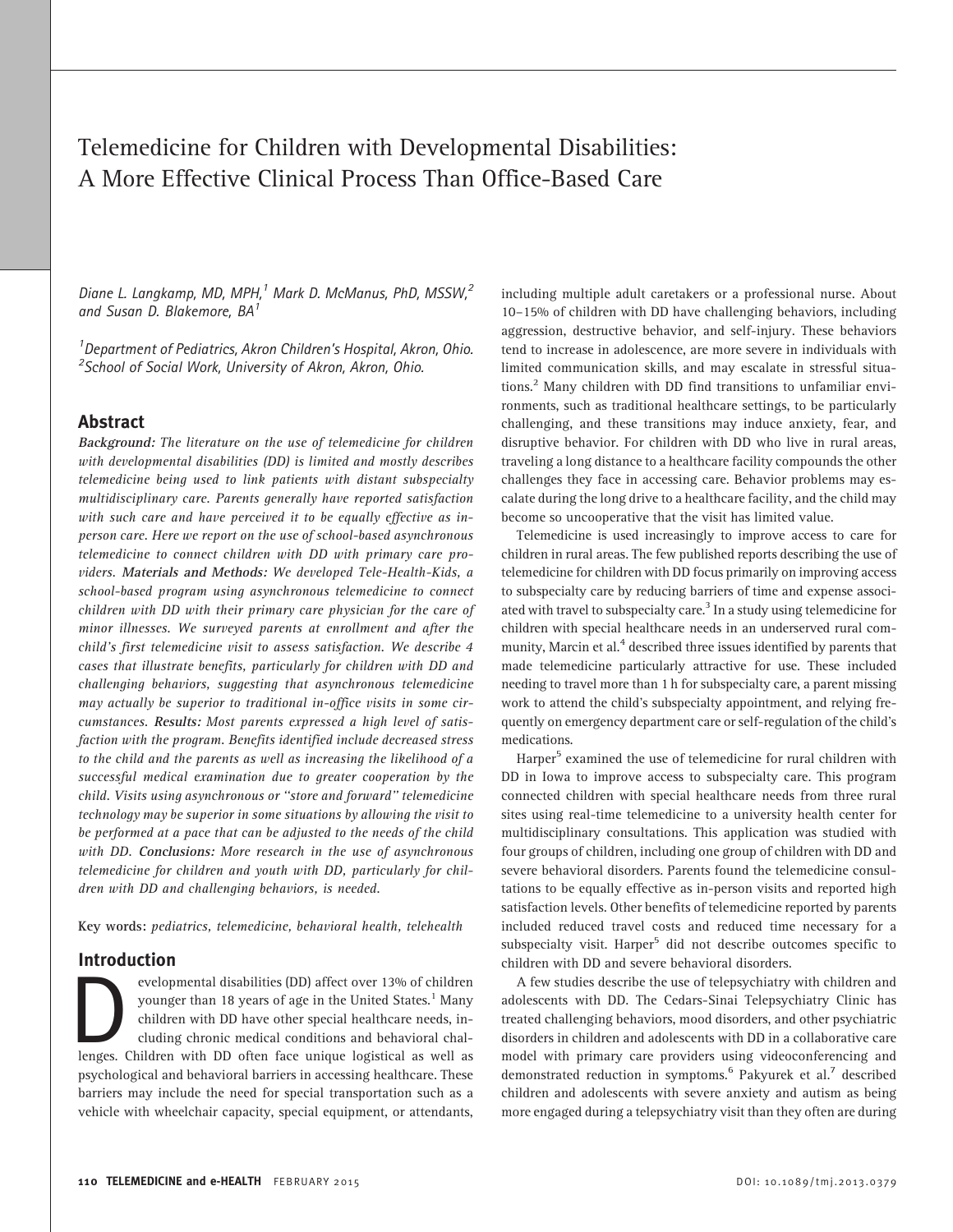# TELEMEDICINE IN DEVELOPMENTAL DISABILITIES

a traditional in-person psychiatry visit. Telemedicine also has been used among children with DD to improve the diagnosis and treatment of autism spectrum disorders.<sup>8</sup> Several programs use telemedicine to provide services to children with hearing impairment or speech and language disorders.<sup>9,10</sup>

Most of the telemedicine work to date in pediatric subspecialty care and telepsychiatry has been done using ''real-time'' or synchronous communication. Real-time telemedicine may be difficult with children with DD because it requires the child to cooperate at the same time as the healthcare provider is observing. Asynchronous or ''store and forward'' telemedicine may offer benefits for children with DD due to more flexibility in the timing of data collection for the visit. Some telemedicine programs have specifically excluded children with DD or challenging behaviors because it is simply too difficult or requires too much time to perform a (real-time) telemedicine visit with an uncooperative child.<sup>11</sup> Recently, Yellowlees et al.<sup>12</sup> described the feasibility and benefits of asynchronous telepsychiatry visits.

School-based telemedicine can serve as a tool to complement and expand access to children's health services. It has been associated with a high degree of parent and provider satisfaction as well as reduced absenteeism from school. Pediatric subspecialty schoolbased telemedicine programs have been developed to care for children with conditions including asthma<sup>13</sup> and diabetes.<sup>14</sup> Although a few studies have reported on the use of telemedicine for the treatment of behavioral disorders in schools,  $15$  we are not aware of any schoolbased telemedicine programs that focus on the care of children with DD, particularly those with challenging behaviors. The purpose of this study was to describe the benefits of asynchronous school-based telemedicine for treatment of minor illnesses in the care of children with DD.

## Materials and Methods

We developed the Tele-Health-Kids (THK) program in two schools for children with DD in two rural counties in Northeast Ohio as a school-based telemedicine program that primarily uses store-andforward technology to connect children with DD to their own primary care physician's office for care of minor illnesses. Each of the school sites has an AMD-1500 integrated originating site telemedicine workstation (AMD Global Telemedicine, Chelmsford, MA) with a digital otoscope, telephonic stethoscope, digital camera, and videoconference camera. Each of the schools has a certified telehealth assistant trained in use of the equipment who has demonstrated a level of competence in using the equipment. We recruited four local primary care pediatric practices to participate in the project. The practices were chosen because they provide primary care for a large percentage of the students in these schools. For children who do not receive primary care in these four practices, we used the pediatric primary care practice at Akron Children's Hospital as the default site for their telemedicine visits. Each primary care physician site has a provider site workstation including AMD/AFHCAN software, a receiving telephonic stethoscope, and videoconference camera. The project was approved by the Akron Children's Hospital Institutional Review Board.

During school events such as an open house or parent–teacher conferences, we obtained consent from parents for their student to participate in THK. At enrollment, parents completed a survey about their knowledge of, expectations for, and concerns about telemedicine. About 1 week after a child's first telemedicine visit, we contacted the parents by telephone to complete a brief survey about their satisfaction with their child's first telemedicine visit. If the parents could not be reached by telephone, a survey and a stamped return envelope were mailed to them.

The survey at enrollment gathered demographic, healthcare, and insurance information and asked about the parents' familiarity with telemedicine and their concerns about and expectations for the THK program. The post-visit survey used a 5-point Likert-type scale from ''strongly agree'' to ''strongly disagree'' to gather information about the parents' experience with and satisfaction with their child's first THK visit.

We conducted a conference call with school staff at the end of the first year of the program to determine their satisfaction and comfort with the program. We had a conference call with one member of each participating practice at the end of the first year of participation in THK to review their experience with the program.

#### Results

The children enrolled in THK had a mean age of 9.2 years (range, 3–21 years). Most were white (96%), and 66% of parents had a high school education or less. Parents reported that annual family income was < \$30,000 for 38% of families, \$30,000–\$49,999 for 32%, and  $\geq$  \$50,000 for 28%. Of the children enrolled, 50% had Medicaid, and 45% had private health insurance. The children had many chronic conditions, and some children had multiple chronic conditions (Table 1). Most parents (96%) were ''not at all'' familiar with telemedicine.

| l Table 1. Chronic Conditions of Children with              |
|-------------------------------------------------------------|
| Developmental Disabilities Enrolled in the Tele-Health-Kids |
| Network (Based on Parent Report) ( $n=137$ )                |

| <b>CHRONIC CONDITION</b>                 | <b>PERCENTAGE</b> |
|------------------------------------------|-------------------|
| Speech delay                             | 28                |
| Autism                                   | 24                |
| Cerebral palsy                           | 20                |
| Seizure disorder                         | 20                |
| Attention deficit hyperactivity disorder | 13                |
| Down syndrome                            | 12                |
| Asthma                                   | 10                |
| Heart defect                             | 10                |
| Severe visual impairment                 | 9                 |
| Hearing impairment                       | $\overline{4}$    |
| Other                                    | 44                |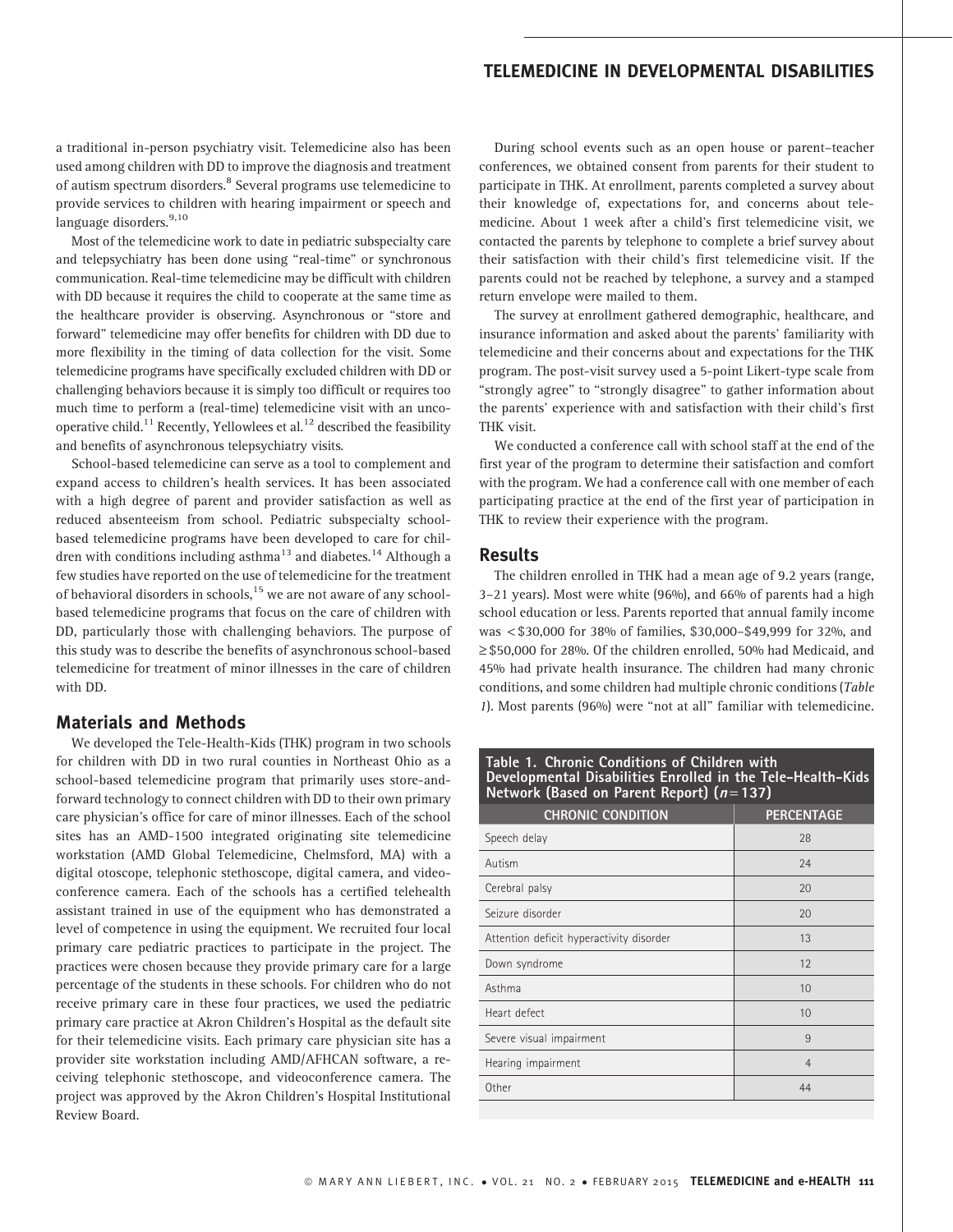# LANGKAMP ET AL.

The survey at enrollment (Table 2) shows that parents expected less parental stress, more timely care for their child, and less need for travel. Table 3 shows the results of the post-visit survey. Overall, parents were satisfied with the care their child received. In the early months, technical difficulties accounted for most of the cases where the parents did not express a high level of satisfaction. Most visits (94%) were completed by the physician within 60 min of receipt.

Five staff from the schools participated in a conference call to discuss their impressions of THK after the first year. They described benefits including that follow-up visits were more likely to take place and that medical care was performed in a timely manner. One nurse stated she felt empowered to be directly involved in the child's healthcare because she knew the physician's recommendations and could carry those out in school. The major challenge reported was equipment difficulties in the first few months of the program.

Four primary care physicians and one nurse participated in a conference call about their impressions of THK after 1 year of use. Their major difficulty was having to document both in their electronic medical record and in the THK software. All of the practices agreed to continue participating in the program.

We have performed nearly 200 cases using store-and-forward technology with children with DD. We chose 4 cases to illustrate specific benefits of asynchronous telemedicine for children with DD. Details have been altered to protect identity. We selected these cases to illustrate patient care situations where asynchronous telemedicine provided unforeseen benefits to the patient and where the asyn-

Table 2. Percentage of Parents Who Responded ''Agree'' or "Strongly Agree" ( $n = 158$ ) in the Parent Survey at Enrollment for Tele-Health-Kids (THK)

|                                                                                                     | PERCENTAGE |
|-----------------------------------------------------------------------------------------------------|------------|
| Parents' expectations of THK                                                                        |            |
| Using THK will be more economical.                                                                  | 84%        |
| THK visits will improve communication between<br>the medical staff at school and my child's doctor. | 95%        |
| My child will receive medical care more<br>quickly and more easily.                                 | 80%        |
| less need for travel                                                                                | 87%        |
| I [parent] will be less stressed.                                                                   | 93%        |
| My child will be less stressed.                                                                     | 75%        |
| Parents' concerns about use of Tele-Health-Kids                                                     |            |
| My child's doctor will still need to see my child<br>in person after a THK visit.                   | 38%        |
| My child's doctor will not communicate<br>with me as well as in-person.                             | 13%        |
| The school is too busy to help with my child's<br>medical care.                                     | 15%        |
|                                                                                                     |            |

| Table 3. Post-visit Survey and Outcomes $(n=73)$                                                          |                   |  |
|-----------------------------------------------------------------------------------------------------------|-------------------|--|
|                                                                                                           | <b>PERCENTAGE</b> |  |
| Parent responses (% who reported "agree/strongly agree")                                                  |                   |  |
| My child found it easier to have a telemedicine visit<br>at school than to travel to the doctor's office. | 84%               |  |
| I am happy with the overall care my child received.                                                       | 85%               |  |
| The medical staff at school and at the doctor's office<br>communicated well with telemedicine             | 86%               |  |
| The telemedicine visit, even if I had to pay for<br>it, would still be economical for my family.          | 88%               |  |
| I was satisfied with the first telemedicine visit                                                         | 95%               |  |
| I will continue to use telemedicine for my child                                                          | 100%              |  |
| Child/parent outcomes as reported by parents                                                              |                   |  |
| Child remained in school                                                                                  | 84%               |  |
| Parent remained at work/school (only for parents<br>who work or attend school)                            | 85%               |  |
| Prescription called/faxed in to pharmacy                                                                  | 15%               |  |

chronous telemedicine visit provided more effective and superior clinical care than a traditional in-office visit.

## CASE 1: CEREBRAL PALSY

N.H. is a 14-year-old girl with spastic cerebral palsy who lives a traditional Amish lifestyle with her family in rural Ohio. When N.H. goes to a medical office, her family incurs considerable expense to hire a driver to transport them from their home. Her family does not have access to a specialized vehicle to accommodate her disability. During the trip, N.H.'s wheelchair is folded and stored while her mother holds N.H. on her lap. Using THK reduces the family's expense associated with transportation and risks of transporting N.H. without equipment designed to accommodate her disability.

N.H.'s parents are conservative about seeking medical care as they do not wish ''to inconvenience the physician with unnecessary medical concerns.'' Because N.H. cannot clearly communicate her needs, her parents sometimes have difficulty determining when it is necessary to seek medical care. THK has provided a viable link among the family, the school, and the primary care office. These trusting relationships have enabled the family to learn which medical concerns require professional attention. THK provides a partnership between the school and the primary care pediatrician to help N.H. obtain quality care at the school for medical concerns before they escalate. The school and the primary care physician are looking after N.H.'s health in a coordinated manner and helping the family to become more knowledgeable and active participants in her care. N.H.'s parents ask the school to perform a telemedicine visit if they do not know whether N.H.'s symptoms are severe enough to require medical attention.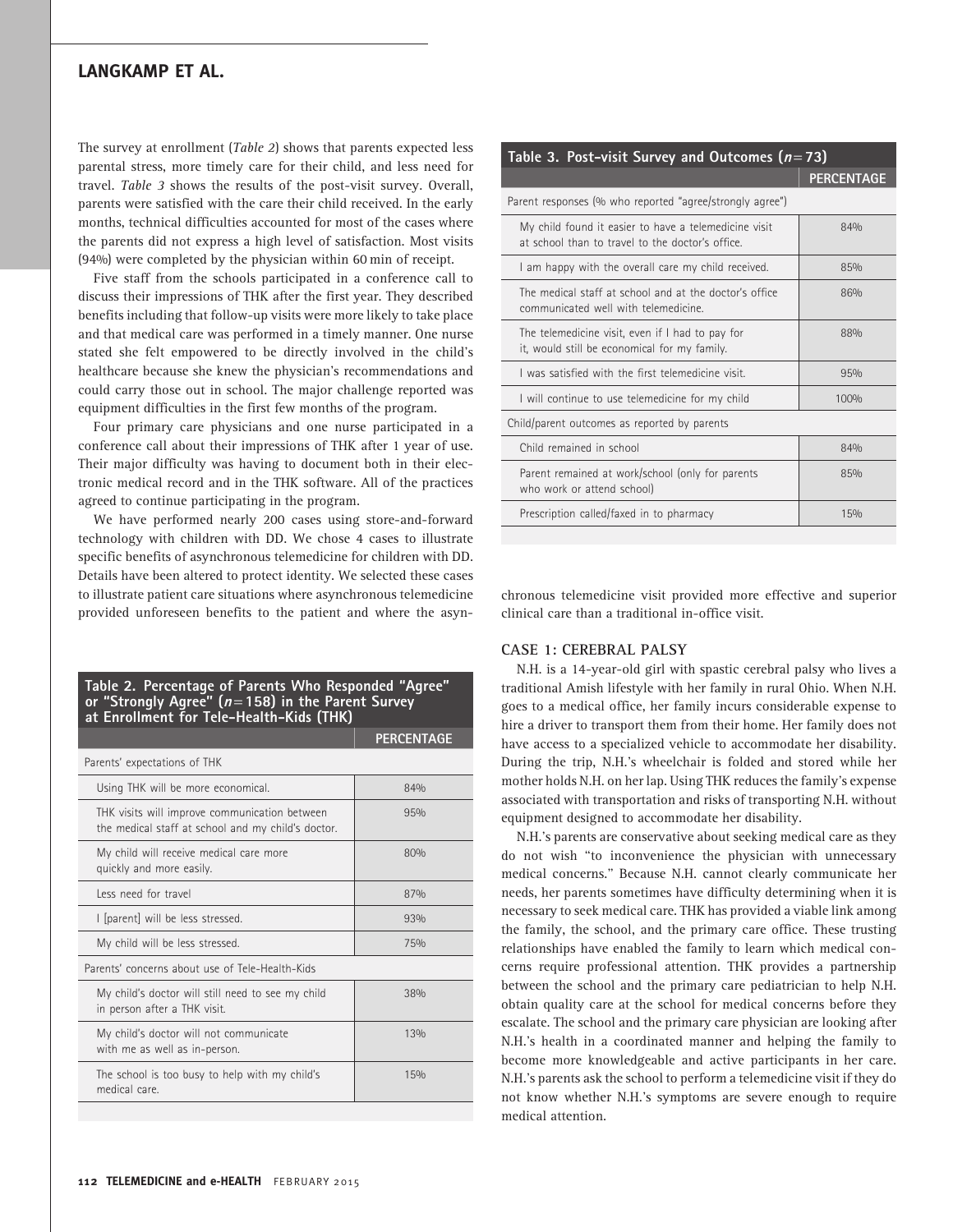# TELEMEDICINE IN DEVELOPMENTAL DISABILITIES

#### CASE 2: MULTIPLE DISABILITIES

S.K. is a 10-year-old girl with multiple chronic health conditions, including heart disease, blindness, and intellectual disability. She is nonambulatory and nonverbal. She requires frequent medical care but has been treated via THK for minor illnesses. S.K.'s parents are both employed outside the home and frequently must take time off from work to accompany S.K. to medical visits. S.K. becomes easily agitated and cries loudly when her daily routine is interrupted. Medical visits performed at school via THK have helped to maintain S.K.'s routine because she is examined by a familiar nurse at school and is diagnosed by her primary care pediatrician while her parents remain at work. S.K.'s parents appreciate that they miss work less often for healthcare visits by using THK and that S.K. receives quality medical care with her primary care pediatrician via THK without becoming excessively distressed.

#### CASE 3: DOWN SYNDROME AND ANXIETY

CJ is a large (82-kg) 16-year-old male with Down syndrome, multiple chronic health conditions, and challenging behavior. His family travels 35 miles to C.J.'s primary care physician's office. C.J. becomes anxious and apprehensive on the way to medical appointments. Because of several painful medical procedures, C.J. has become increasingly resistant to entering medical offices; both of his parents physically must assist C.J. to walk into the office. Because he is so resistant, C.J.'s parents are concerned that they may underestimate the severity of symptoms and not seek medical care when it is needed. C.J. is nonverbal and communicates only through sounds and gestures so his intent is not always clear.

C.J. trusts the nurse at school, who he knows does not draw blood or administer injections. THK has provided the means for C.J. to participate willingly in a medical examination at school leading to successful treatment of minor acute conditions using THK. C.J.'s parents are pleased with the acute care telemedicine visits and are advocating for THK to provide access to subspecialty care for C.J. at school so he can receive medical care without demonstrating oppositional behavior.

#### CASE 4: AUTISM WITH DISRUPTIVE BEHAVIOR

A.B. is a 14-year-old male with autism who becomes overstimulated by the bright lights, people, and environment he encounters when he goes to his primary care office. Because of his aggressive and resistive behaviors, his grandmother, who is his legal guardian, worries that she will no longer be able physically to take A.B. to his primary care office. A.B.'s behavior disturbs others in the office because he sometimes touches, pokes, or slaps other patients in the waiting room. To avoid this, the staff has arranged for A.B. to enter the office through a back door and immediately be escorted to an examination room. If he needs to wait for an extended time, he becomes more agitated, making the physical examination by his pediatrician more challenging, and sometimes impossible.

In contrast, a recent asynchronous telemedicine visit performed by a nurse at his school to examine a skin lesion proved to be a positive experience. A.B. is familiar with the nurse because she administers medication to him daily. A.B. was cooperative and willingly participated in the examination. THK transmitted the relevant history and images to A.B.'s pediatrician, who diagnosed the skin lesion and called a prescription to the local pharmacy. A.B.'s grandmother refers to THK as ''peace of mind,'' knowing that it provides a more positive experience for A.B. to receive medical care when it is needed.

## **Discussion**

Our report demonstrates that families of rural children with DD experience many of the same benefits as other patients who use telemedicine, including reduced travel costs and reduced time lost from work. Parents report a high level of satisfaction with the use of asynchronous school-based telemedicine for their children. Moreover, the cases show that asynchronous telemedicine for rural children with DD may result in additional, more specific benefits for the child, parents, and healthcare providers. These include avoiding the need for special equipment or staff during travel, decreasing stress for the child and parents, and increasing the likelihood of a successful examination. Furthermore, Case 4 shows reduced risk to healthcare staff and other patients by avoiding situations that trigger disruptive behavior. Because many children with DD have limited communication skills, it is difficult for parents to determine whether their child's illness requires professional care. Because an asynchronous telemedicine visit was easier to perform, families often asked for telemedicine assessments of symptoms about which they were unsure. This helped parents to become more confident in their ability to determine how severely ill their child was and whether professional care was needed. Families have shown confidence and comfort with the use of technology for healthcare, similar to reports of e-visits where patients use telemedicine to determine whether care is needed for symptoms that may be considered routine.<sup>16</sup> These relatively unique benefits of asynchronous telemedicine for children with DD have not been described previously and indicate that, in some situations, asynchronous telemedicine may be superior to in-office care for children with DD.

Some studies of telepsychiatry have noted that children with developmental delays are difficult to assess adequately with telemedicine.<sup>11</sup> In contrast, Pakyurek et al.<sup>7</sup> suggested that for some children with attention deficit hyperactivity disorder or autism telemedicine may be superior to traditional in-person visits. Our cases suggest that many children with other types of DD tolerate the use of asynchronous telemedicine equipment well and that physical examination may be performed with less distress to the patient than is experienced in many in-person visits.

Our cases illustrate that many children with DD and challenging behaviors tolerate the use of asynchronous telemedicine equipment well. By receiving care in a familiar environment with less disruption to their routine, children with DD and challenging behaviors were likely to cooperate with the evaluation. Parents of children with DD often are under great stress and many times express dissatisfaction with some aspects of the care from their child's primary care physician. Liptak et al.<sup>17</sup> found that parents of children with DD ranked primary care providers very low on their understanding of stress on the family related to caring for the child with DD. Cases 3 and 4 illustrate how